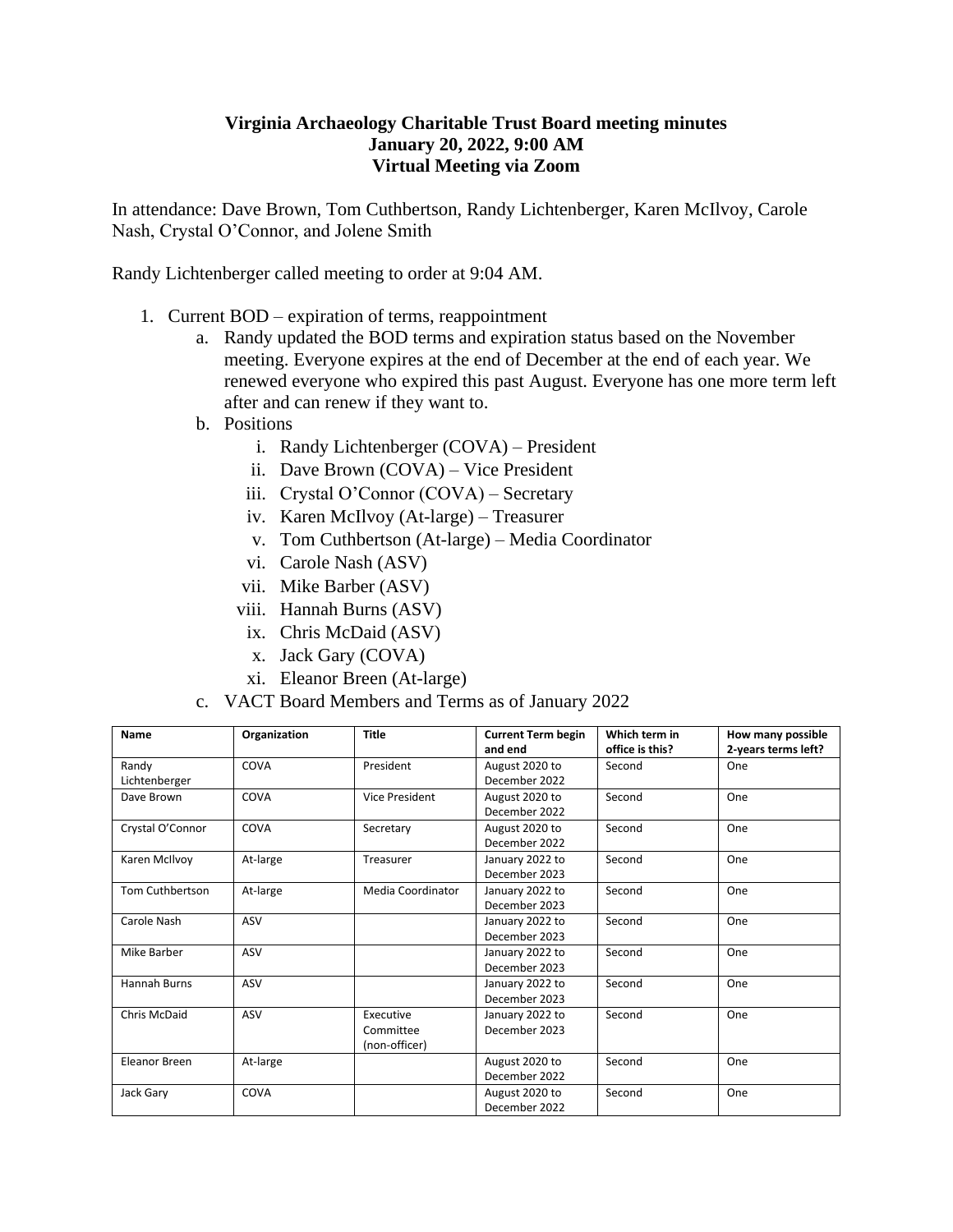- 2. Review tax status, financials change of status to public charity using Form 8940.
	- a. Randy said that we decided at the fall meeting to apply for a change in status from a private foundation to a public charity, but Randy and Karen ran into a wall with the IRS guidelines and have to do more research and get back together in the next few weeks.
	- b. Carole said that she has an attorney who is a CPA whose specialty is non-profits. Carole can offer to pay him to keep him on retainer to review VACT documents. Karen and Randy replied with an enthusiastic yes! Carole suggested that they meet with him virtually.
- 3. Official records of the corporation to be kept by the Secretary status update, online availability
	- a. Jolene will get meeting minutes posted as soon as she can.
- 4. Review state of website and software
	- a. Jess Gantzert at Hurt and Proffitt met virtually with Jolene to get up to speed on website management.
	- b. Jolene said that she will link the BOD Minutes files in the "About Us" tab on the website.
		- i. Randy said that transparency will give folks confidence in the organization.
	- c. Randy said we haven't gotten over the hump with money being separated correctly.
		- i. Jolene said that Randy should submit an Ignition deck ticket through his email address and account since he has the VACT subscription to see if they'll clarify the amounts. Jolene has not been able to find a clear breakdown; she does not think that it is a tech problem but rather an unclear presentation of the information on the screen and that we need to learn what we're seeing so we can explain it to users.
		- ii. Randy said that he would submit a ticket.
- 5. Project review process vote tallying.
	- a. Crystal presented the option of using a spreadsheet with tallies for each project. Members of the BOD will continue to vote via email, and Crystal will update the official spreadsheet and will indicate each person's vote with a "yay", "nay", or "abstain". That spreadsheet will live in the VACT Google drive.
	- b. Jolene asked not to be included on the email voting thread, as that will help her keep track of when a project needs to be published to the website. She just needs to know when it has been approved.
- 6. Project promotional goals
	- a. Randy said that we're not seeing traffic to the website.
	- b. Randy asked how we can promote the organization.
		- i. We can put up a post and tell folks the project is live, but it only has worked when the project host promotes it. Fairfield has raised over \$5000 for the Woodville School project because they've been very intentional and active. We need to have project sponsors who are proactive. How can we promote all of our projects as a group?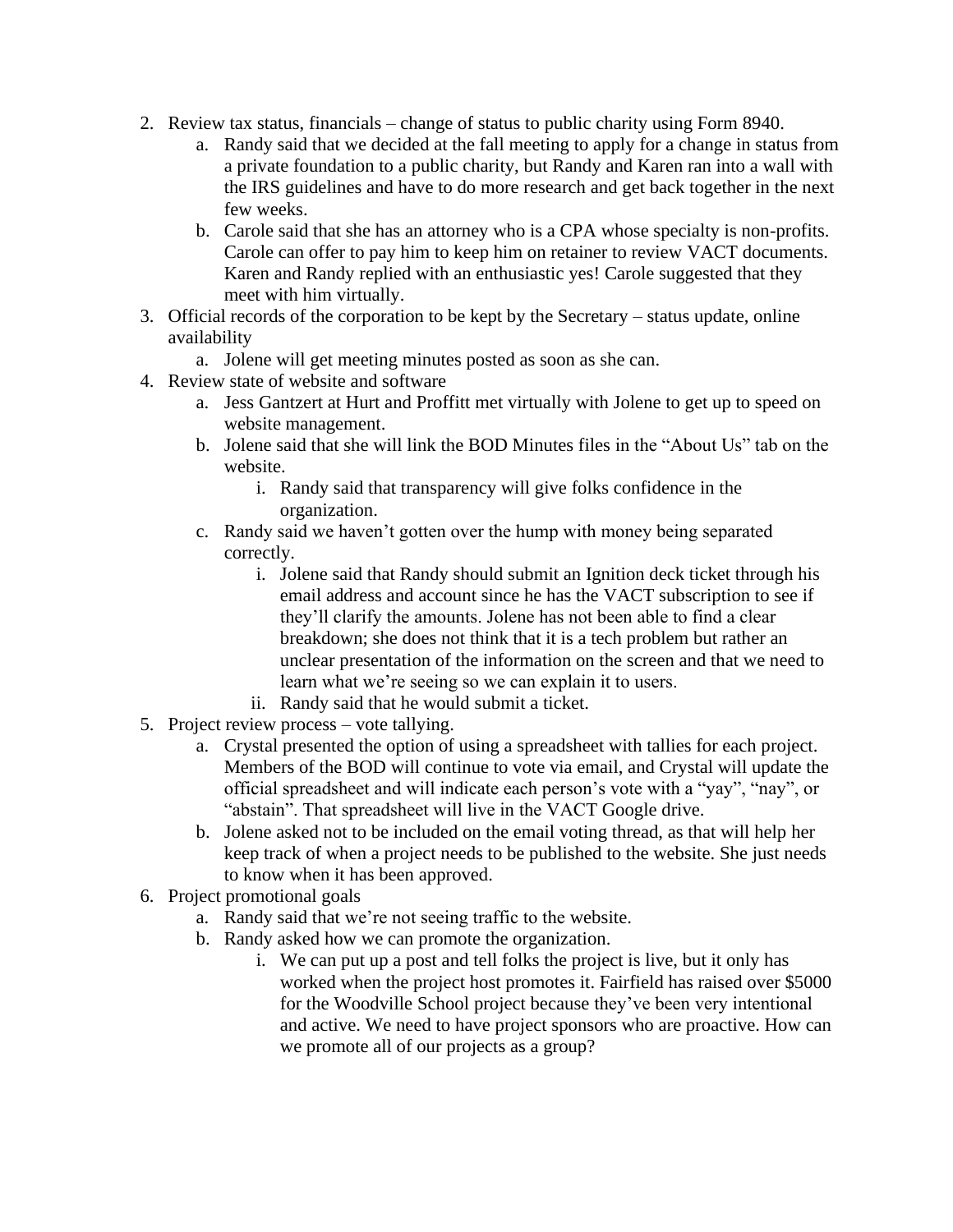- ii. We can tie in promotional materials with Archaeology month or have a VACT week and randomly pick a week of the year to do social media blasts.
- c. Tom said that having more consistent content will drive traffic more than anything else. He said that he can post more consistent (weekly) to get VACT saturation up. The biggest problem isn't promoting projects but making sure people know this organization exists and are aware of it.
- d. Tom also suggested promoting ourselves at conferences like MAAC, for instance.
- e. Jolene said that the audience we want to focus on is applicants
	- i. Tom said that applicants will help get us more content which will help get us more donors. After two or three weeks no one pays attention to the posts.
- f. Jolene said that coming up with vignettes for successful projects might work.
- g. Tom said that student projects have to be backed by a non-profit. That creates a problem for us to help fund smaller projects because if they can't find a nonprofit, they won't be eligible for us to help fund them and will use GoFundMe etc.
	- i. Randy thought ASV could be a backer for those kinds of projects.
- h. Randy said that we can reach out to our colleagues and that we shouldn't give up on all organizations and certainly not smaller museums like Sandusky. He acknowledged that we may hit walls with larger organizations.
- i. Crystal said that we need an Instagram account.
- j. Jolene said that we could require a few photos for our marketing purposes after a project is accepted: if you get approved for a project, you have to send us five nice photos.
	- i. Tom agreed that we need media, not just words. We'd need a place for people to upload photos like the Google Drive, or they can send photos directly to Tom for promotional materials. Randy said Tom's email is the way to go.
- k. Randy said that he has cool photos from Sandusky and Oak Hill that we can use as a test case. Tom asked Randy to send him photos and a caption for each one.
- l. Crystal said that the BOD can retweet and reshare VACT posts.
- m. Karen said to let Erin from COVA know when VACT has posted, and she'll share posts.
- n. Randy said that we need to give people guidance so Tom doesn't have to create original content for each project.
- o. Jolene said that we can ask current organizations who are already posting to tag VACT.
- p. Requirements
	- i. Karen said that the size of the image doesn't matter so much as the ratio since Instagram turns everything into a square.
	- ii. Tom said that higher quality is fine, but we shouldn't be maxing out the Google drive and that it shouldn't be that big a deal as long as we cycle out old projects. We also don't need large frame format photos. The photos just need to look good on a phone screen.